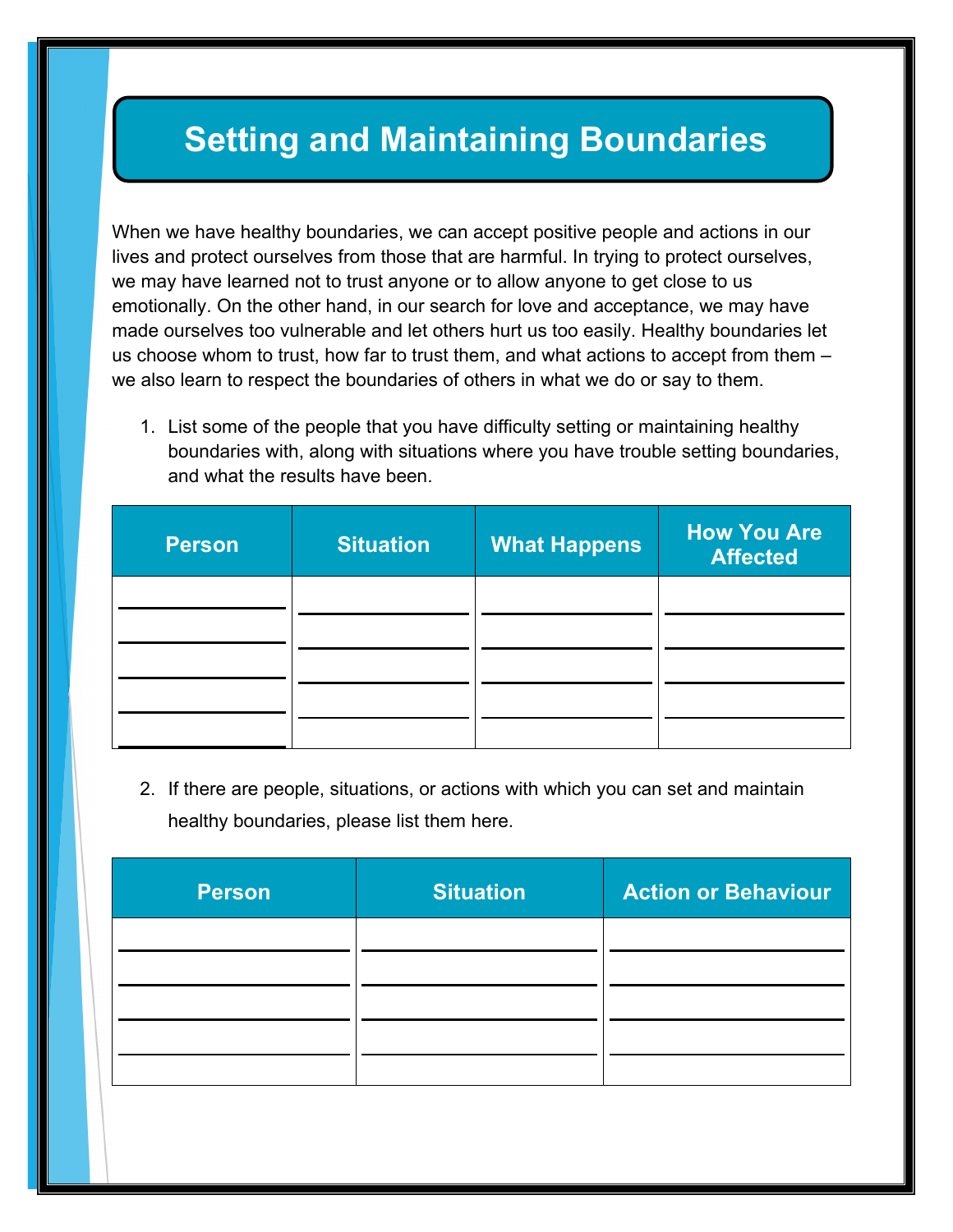## **Assertiveness Formula**

Think of a situation in which you have a difficult time being assertive. This could be when you feel intimidated, when you are unable to state how you really feel, when you feel taken advantage of, or when you feel disrespected. You have the right to be heard, but you also must take time to listen to others. Be polite, be able to compromise, and state your needs clearly.

\_\_\_\_\_\_\_\_\_\_\_\_\_\_\_\_\_\_\_\_\_\_\_\_\_\_\_\_\_\_\_\_\_\_\_\_\_\_\_\_\_\_\_\_\_\_\_\_\_\_\_\_\_\_\_\_\_\_\_\_\_\_\_\_

\_\_\_\_\_\_\_\_\_\_\_\_\_\_\_\_\_\_\_\_\_\_\_\_\_\_\_\_\_\_\_\_\_\_\_\_\_\_\_\_\_\_\_\_\_\_\_\_\_\_\_\_\_\_\_\_\_\_\_\_\_\_\_\_

\_\_\_\_\_\_\_\_\_\_\_\_\_\_\_\_\_\_\_\_\_\_\_\_\_\_\_\_\_\_\_\_\_\_\_\_\_\_\_\_\_\_\_\_\_\_\_\_\_\_\_\_\_\_\_\_\_\_\_\_\_\_\_\_

\_\_\_\_\_\_\_\_\_\_\_\_\_\_\_\_\_\_\_\_\_\_\_\_\_\_\_\_\_\_\_\_\_\_\_\_\_\_\_\_\_\_\_\_\_\_\_\_\_\_\_\_\_\_\_\_\_\_\_\_\_\_\_\_

\_\_\_\_\_\_\_\_\_\_\_\_\_\_\_\_\_\_\_\_\_\_\_\_\_\_\_\_\_\_\_\_\_\_\_\_\_\_\_\_\_\_\_\_\_\_\_\_\_\_\_\_\_\_\_\_\_\_\_\_\_\_\_\_

\_\_\_\_\_\_\_\_\_\_\_\_\_\_\_\_\_\_\_\_\_\_\_\_\_\_\_\_\_\_\_\_\_\_\_\_\_\_\_\_\_\_\_\_\_\_\_\_\_\_\_\_\_\_\_\_\_\_\_\_\_\_\_\_

\_\_\_\_\_\_\_\_\_\_\_\_\_\_\_\_\_\_\_\_\_\_\_\_\_\_\_\_\_\_\_\_\_\_\_\_\_\_\_\_\_\_\_\_\_\_\_\_\_\_\_\_\_\_\_\_\_\_\_\_\_\_\_\_

\_\_\_\_\_\_\_\_\_\_\_\_\_\_\_\_\_\_\_\_\_\_\_\_\_\_\_\_\_\_\_\_\_\_\_\_\_\_\_\_\_\_\_\_\_\_\_\_\_\_\_\_\_\_\_\_\_\_\_\_\_\_\_\_

\_\_\_\_\_\_\_\_\_\_\_\_\_\_\_\_\_\_\_\_\_\_\_\_\_\_\_\_\_\_\_\_\_\_\_\_\_\_\_\_\_\_\_\_\_\_\_\_\_\_\_\_\_\_\_\_\_\_\_\_\_\_\_\_

In your situation:

1. How do you feel?

2. When do you feel this way? What is the other person doing?

3. What do you want to do about it? What do you want the other person to do?

| <b>Assertiveness Formula</b>          |                                                                                                                                                                                                                                      |  |  |
|---------------------------------------|--------------------------------------------------------------------------------------------------------------------------------------------------------------------------------------------------------------------------------------|--|--|
| I feel <i>(One word)</i> ____________ | when you (Describe specific behaviour)                                                                                                                                                                                               |  |  |
|                                       | because (Describe impact) <b>Secure 19 and 19 and 19 and 19 and 19 and 19 and 19 and 19 and 19 and 19 and 19 and 19 and 19 and 19 and 19 and 19 and 19 and 19 and 19 and 19 and 19 and 19 and 19 and 19 and 19 and 19 and 19 and</b> |  |  |
|                                       | . I want/would like you to $\sim$                                                                                                                                                                                                    |  |  |
|                                       |                                                                                                                                                                                                                                      |  |  |
|                                       |                                                                                                                                                                                                                                      |  |  |
|                                       |                                                                                                                                                                                                                                      |  |  |
|                                       |                                                                                                                                                                                                                                      |  |  |
|                                       |                                                                                                                                                                                                                                      |  |  |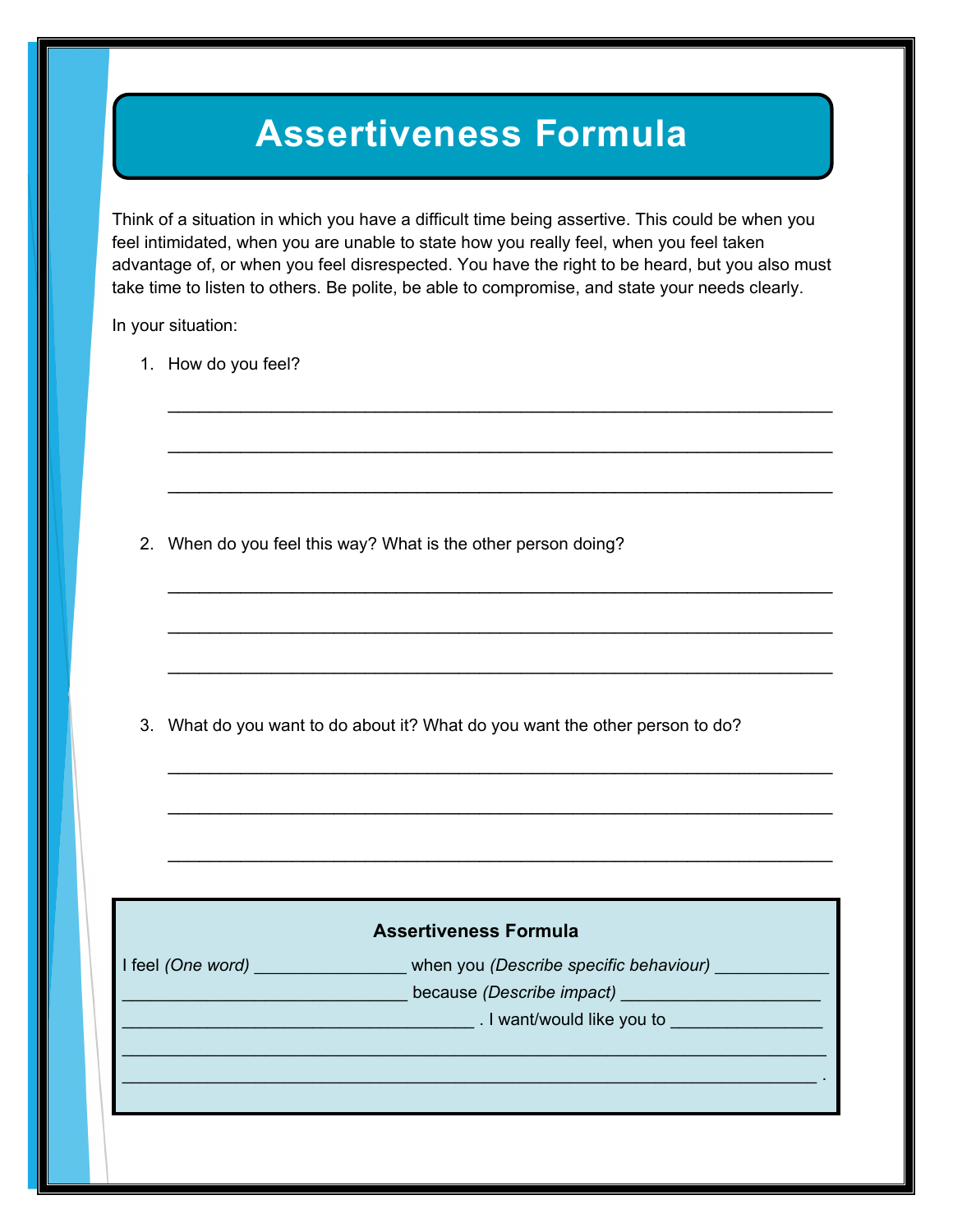## **Effective Decision-Making**

While using the Effective Decision-Making tools on the previous slides as a guide, use the following exercise to help you the next time you need help with making a decision.

What is your present situation?

What would you like it to be?

What could you change to get there?

What information do you need to make an effective decision?